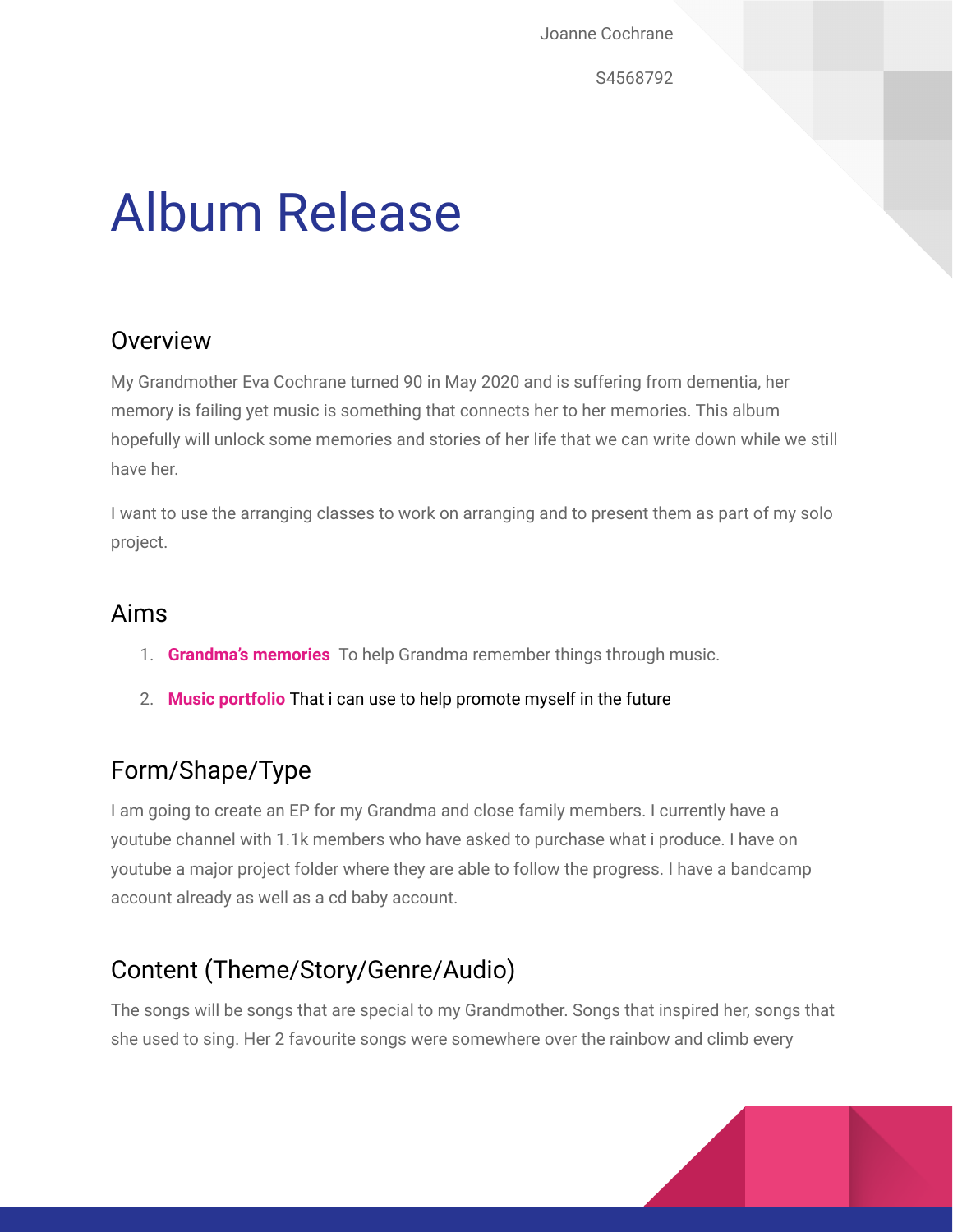mountain. These songs formed part of her repertoire. Then I will arrange some of her favourite hymns. Totalling 6 songs in total.

At this stage the song list includes:

- *Climb Every Mountain* this was the song she sang at civic events when she was the mayoress of Thomastown
- *Somewhere over the rainbow* Grandma used to sing this song too at events.
- *How Great Thou Art* Her favourite hymn (public domain)
- *What a Friend we have in Jesus* She loved to Sing Barry Gott's arrangement of the song (Copyright owned by The Salvation Army)
- *Great is Thy faithfulness* Her second favourite (Public domain)
- *Old Rugged Cross* She loved to sing this at Easter. Looking at writing a new arrangement to the song.

## Methods/Approach taken to achieve aims

I am working with my voice teacher on the arrangements, to ensure that they are in the correct key and that I can sing them. He is also keeping me motivated by giving timelines for me to have things complete and to be accountable.

All going to plan, i hope to record either in his studio, at my church or at kindred. This is not determined yet.

The church has a contact that we contact when we need help with our sound equipment and he has offered to assist me at a discounted price to record and mix everything.

My father is going to take a photo of my grandma on one of his visits and we are trying to locate a photo of her when she is younger for the cover photos

# Challenges/Setback

Health - I am dealing with some minor health issues, and have to work my time around that. I have to do a small amount of work then take a break and go back to it. It also means my sleep

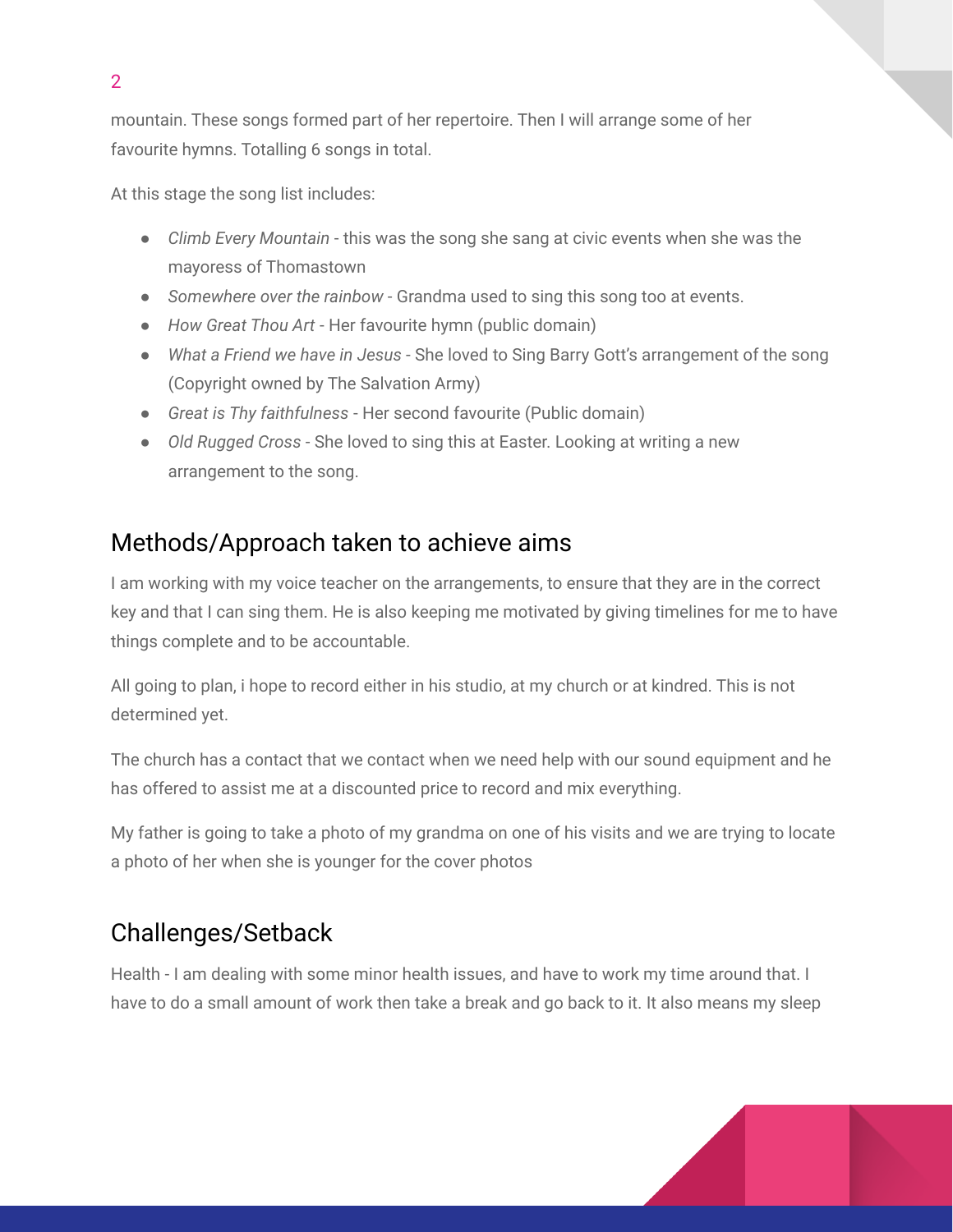schedule is all messed up and i am sometimes sleeping during the day and working in the middle of the night.

Motivation - I tend to work hard the start and lose interest, then run home at the finish (if I haven't quit in between)

Low Self Esteem - i feel at times, i have to work twice as hard to prove to myself i have what it takes, and this leads to overcompensation of perfectionism

Skill Level - I am a beginner with music technology. I intend to solicit assistance, however, I also need to know what I need to do if something happens.

Copyright Clearance - If there is a market for the music i record for my grandma, i will need to look at the issue of copyright of cover songs. <https://www.easysonglicensing.com/> is a website that will do all that for you. However, there is a fee per song, and i can see that it may be hard financially to organise.

Equipment - if i remain at home i will limited by the equipment i have there. I am looking to upgrade some of the equipment I have with money I'm currently making off YouTube.

## Similar Artists and influences

Silvie Paladino and The Melbourne Staff Band

He [Reigns](https://www.youtube.com/watch?v=eGNkIr1878g&list=PLPK7pDnRkwe5nsCLKHOWdudxLTUmiCEXy&index=1)

Crown Him [\(Majesty\)](https://www.youtube.com/watch?v=Oxf4IJQiwMI&list=OLAK5uy_lC6YutA6oJCZXH8MWxJlyxzHqRCs6_7oQ)

Barry Gott's arrangement of What a friend we have in Jesus

<https://www.youtube.com/watch?v=60tCcZaqCos>

## Timeline

### 1. Semester 1 block 2

All songs chosen and arrangements underway



3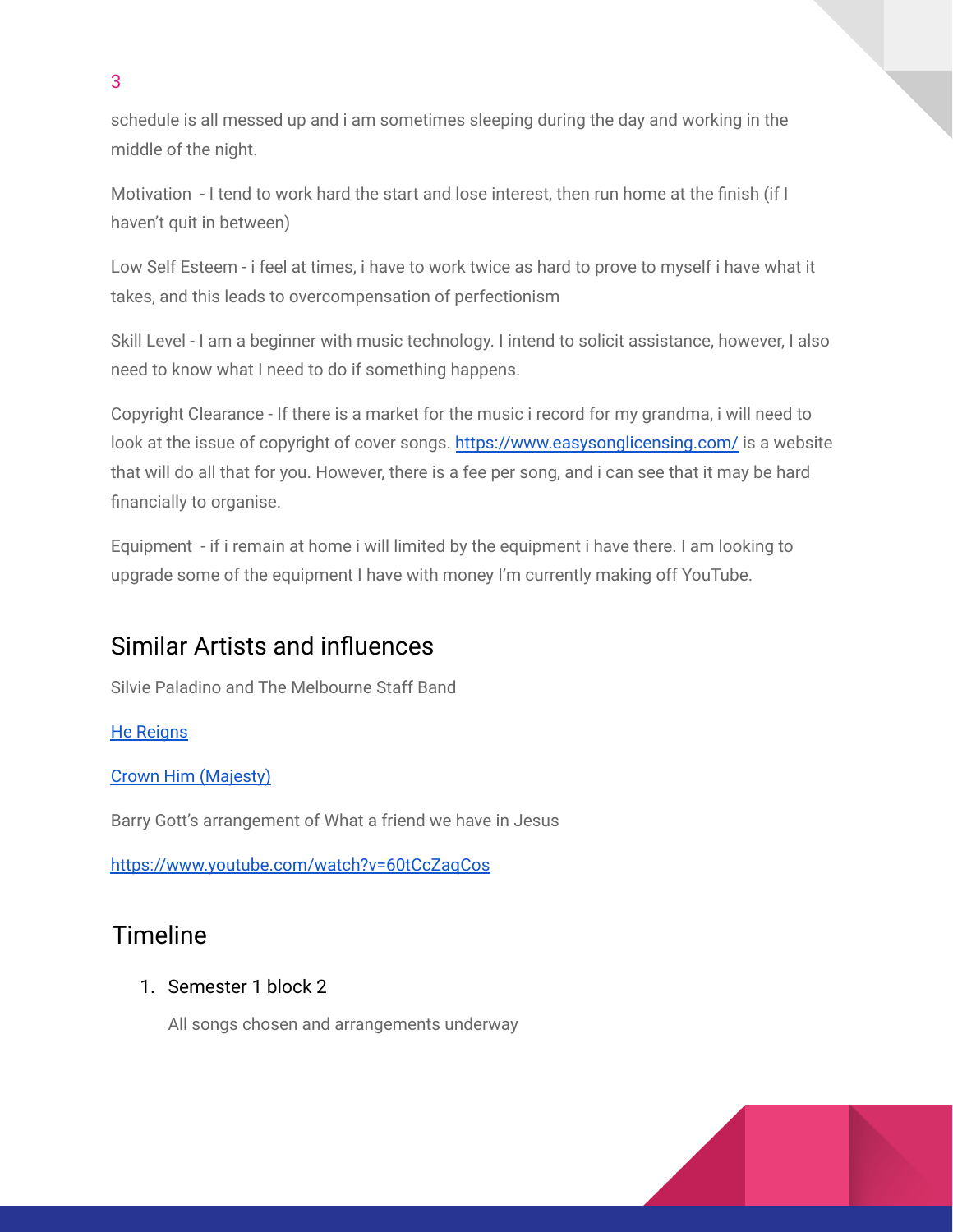#### 2. Semester 1 block 3

All arrangements completed and copyright permission obtained if using an existing arrangement.

#### 3. Semester 1 block 4

By the end of the 4th of Semester 1 all songs will have been recorded at least in demo form and 2 presented for solo project. Also it would be nice to play the demos to grandma to get her thoughts on them and any feedback she may have.

Cd cover to be designed using Grandmas photo using canva.

#### 4. Semester 2 block 1

Musicians booked for recording (if required) and studio booked for recording. Arrangements finalise with feedback from solo project and recording to commence. I have a bandcamp and cd baby account, ensuring both are ready to go.

#### 5. Semester 2 block 2

Recording finalised, mixing and mastering to occur.

#### 6. Semester 2 block 3

Send songs to CD baby for production and upload photo design. Place songs on band camp. Cd production will be 20 for the family. Advertise release to my 1.1k you tube channel, my facebook and instagram.

## Bibliography